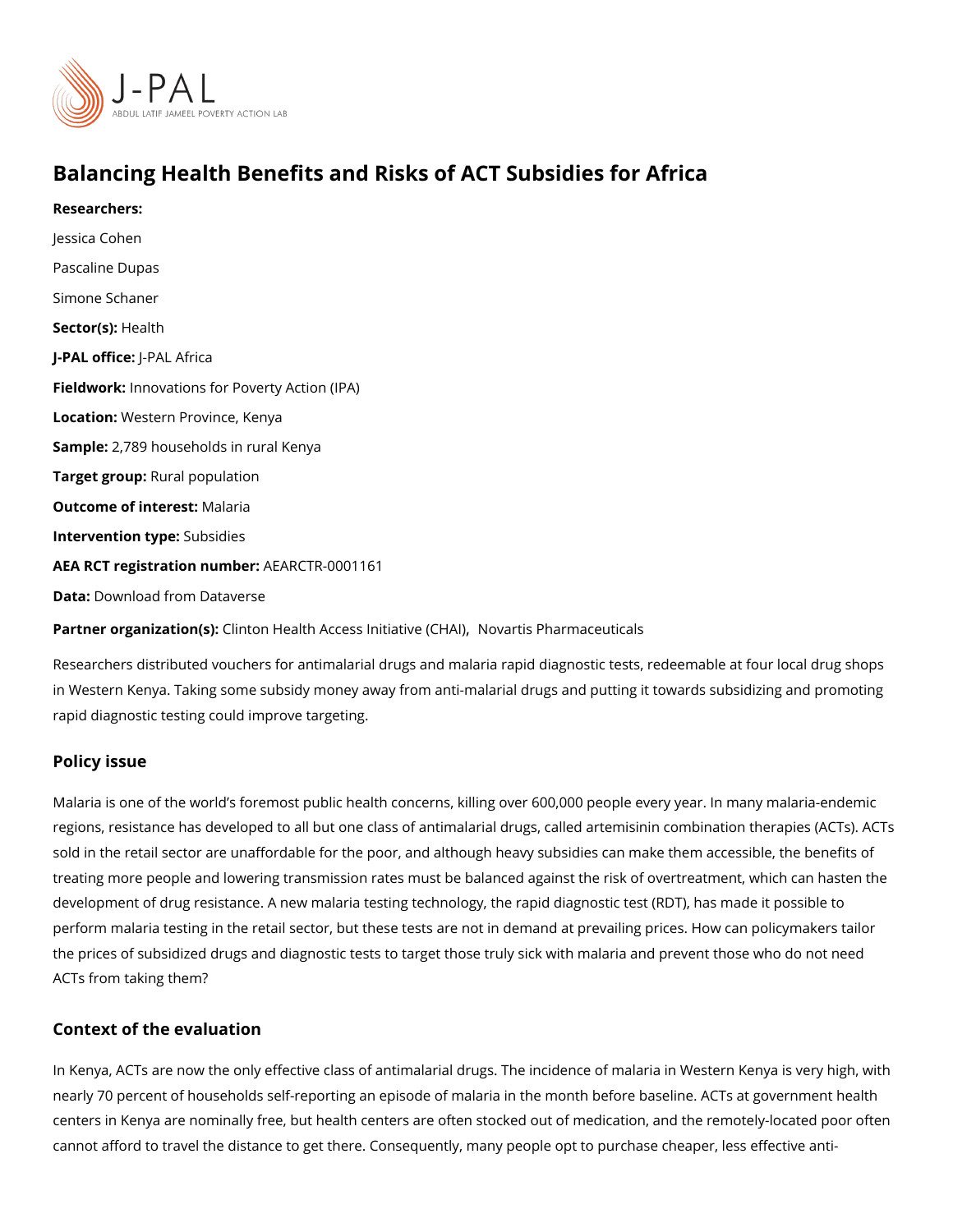malarials over-the-counter at drug shops located closer to home. The Affordable Medicines Facility for malaria (AMFm) is an initiative currently being considered by major international aid agencies in which ACTs would be heavily subsidized to first line buyers throughout Africa (the subsidy policy is currently being piloted in seven countries). But such a high subsidy could lead to overtreatment. If people who do not have malaria presumptively buy ACTs without a diagnosis, this can contribute to drugresistance, waste subsidy money, and delay appropriate treatment for the true cause of illness. Improving diagnostic access could considerably reduce overtreatment, but there has been little research so far in this area.



Drug shop in Western Kenya

## **Details of the intervention**

The intervention took place in the districts of Busia, Mumias, and Samia in Western Kenya. Researchers distributed vouchers redeemable at four local drug shops to all households within four kilometers of four rural market centers. The households were randomly assigned to one of three groups:

| Group                  | Intervention description                                                                                       |
|------------------------|----------------------------------------------------------------------------------------------------------------|
| Comparison: no subsidy | Households received a voucher to buy ACTs at the market price of KES 500 (about US\$6.25)                      |
| ACT subsidy only       | Households received a voucher for ACTs giving them either an 80 percent, 88 percent, or 92<br>percent subsidy. |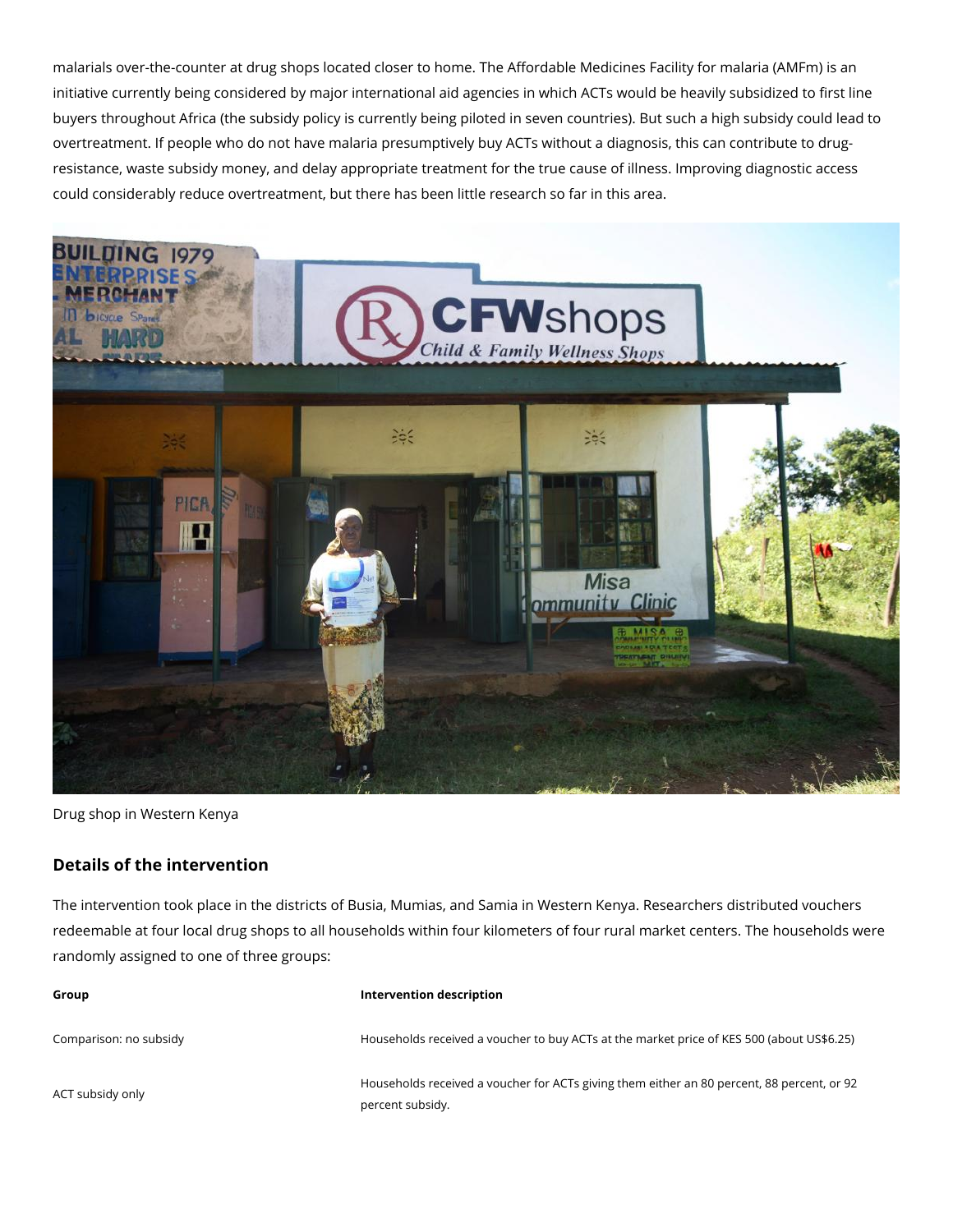#### **Group Intervention description**

ACT and RDT subsidy

Households received an ACT voucher as in group 2, as well as a voucher for either a free RDT, an RDT for US\$0.19 (corresponding to an 85 percent subsidy), or an RDT for US\$0.19 that was refundable if the test was positive and an ACT was purchased.